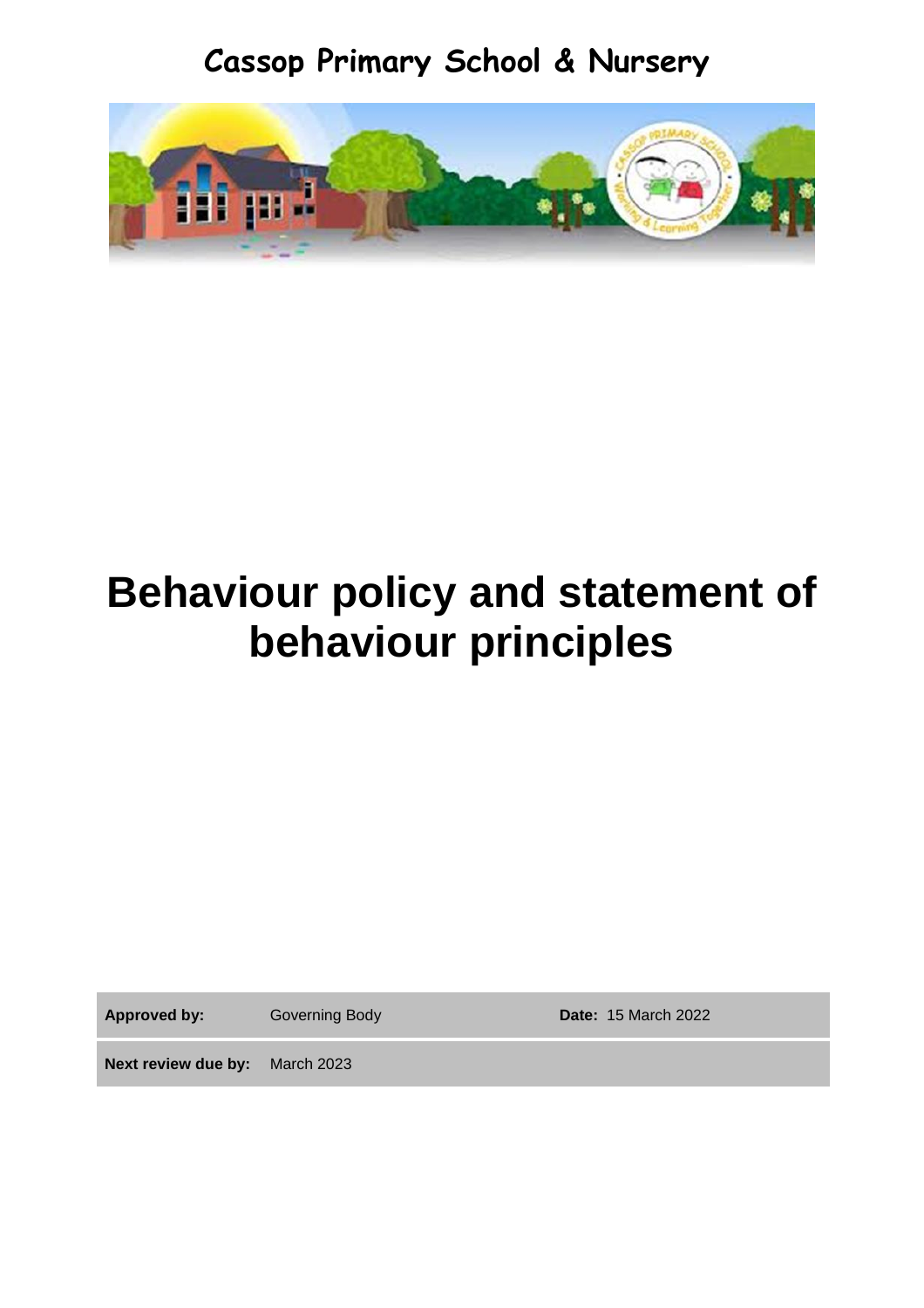# **Contents**

**…………………………………………………………………………………………………………………………….**

## **1. Aims**

This policy aims to:

- Provide a **consistent approach** to behaviour management
- **Define** what we consider to be unacceptable behaviour, including bullying
- Outline **how pupils are expected to behave**
- Summarise the **roles and responsibilities** of different people in the school community with regards to behaviour management
- Outline our system of **rewards and sanctions**

## **2. Legislation and statutory requirements**

This policy is based on advice from the Department for Education (DfE) on:

- [Behaviour and discipline in schools](https://www.gov.uk/government/publications/behaviour-and-discipline-in-schools)
- [Searching, screening and confiscation at school](https://www.gov.uk/government/publications/searching-screening-and-confiscation)
- [The Equality Act 2010](https://www.gov.uk/government/publications/equality-act-2010-advice-for-schools)
- [Use of reasonable force in schools](https://www.gov.uk/government/publications/use-of-reasonable-force-in-schools)
- [Supporting pupils with medical conditions at school](https://www.gov.uk/government/publications/supporting-pupils-at-school-with-medical-conditions--3)

It is also based on the [special educational needs and disability \(SEND\) code of practice.](https://www.gov.uk/government/publications/send-code-of-practice-0-to-25)

In addition, this policy is based on:

• Section 175 of the [Education Act 2002,](http://www.legislation.gov.uk/ukpga/2002/32/section/175) which outlines a school's duty to safeguard and promote the welfare of its pupils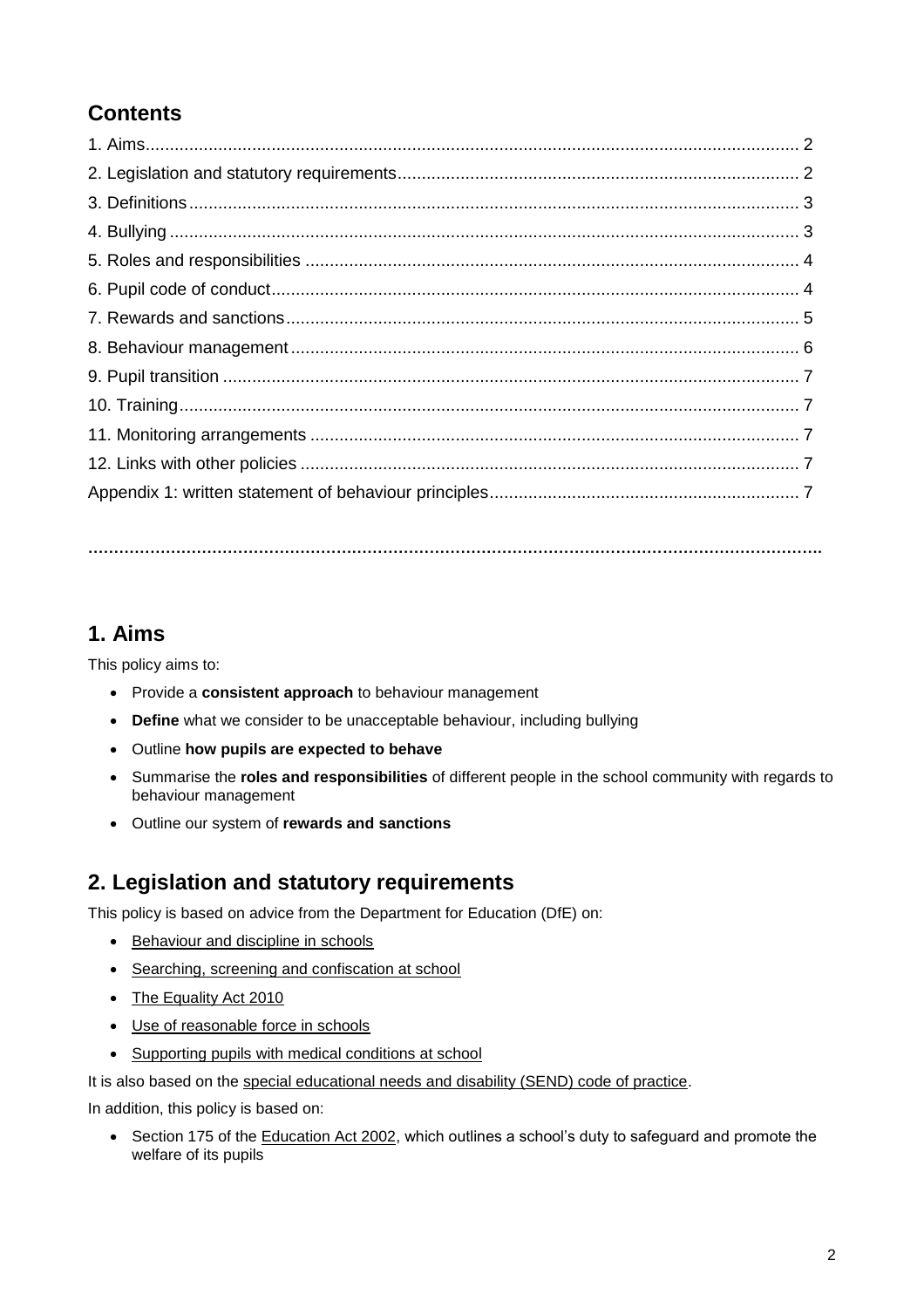- Sections 88-94 of the [Education and Inspections Act 2006,](http://www.legislation.gov.uk/ukpga/2006/40/section/88) which require schools to regulate pupils' behaviour and publish a behaviour policy and written statement of behaviour principles, and give schools the authority to confiscate pupils' property
- [DfE guidance](https://www.gov.uk/guidance/what-maintained-schools-must-publish-online#behaviour-policy) explaining that maintained schools should publish their behaviour policy online

## **3. Definitions**

#### **The United Nations Convention on the Rights of the Child (UNCRC)**

**Article 28: (Right to education):** All children have the right to a primary education, which should be free. Wealthy countries should help poorer countries achieve this right. Discipline in schools should respect children's dignity. For children to benefit from education, schools must be run in an orderly way – without the use of violence. Any form of school discipline should take into account the child's human dignity. Therefore, governments must ensure that school administrators review their discipline policies and eliminate any discipline practices involving physical or mental violence, abuse or neglect. The Convention places a high value on education. Young people should be encouraged to reach the highest level of education of which they are capable.

#### **This is the expectation at Cassop Primary School and any behaviour that compromises this right will result in a series of consequences.**

# **4. Bullying**

**Bullying** is defined as the repetitive, intentional harming of one person or group by another person or group, where the relationship involves an imbalance of power.

Bullying is, therefore:

- Deliberately hurtful
- Repeated, often over a period of time
- Difficult to defend against

Bullying can include:

| <b>Type of bullying</b>   | <b>Definition</b>                                                                                                                                                                                                                                                   |
|---------------------------|---------------------------------------------------------------------------------------------------------------------------------------------------------------------------------------------------------------------------------------------------------------------|
| Emotional                 | Being unfriendly, excluding, tormenting                                                                                                                                                                                                                             |
| Physical                  | Hitting, kicking, pushing, taking another's belongings, any use of<br>violence                                                                                                                                                                                      |
| Racial                    | Racial taunts, graffiti, gestures                                                                                                                                                                                                                                   |
| Sexual                    | Explicit sexual remarks, display of sexual material, sexual gestures,<br>unwanted physical attention, comments about sexual reputation or<br>performance, or inappropriate touching. This could also include<br>Homophobic, bi-phobic and trans-phobic and comments |
| Direct or indirect verbal | Name-calling, sarcasm, spreading rumours, teasing                                                                                                                                                                                                                   |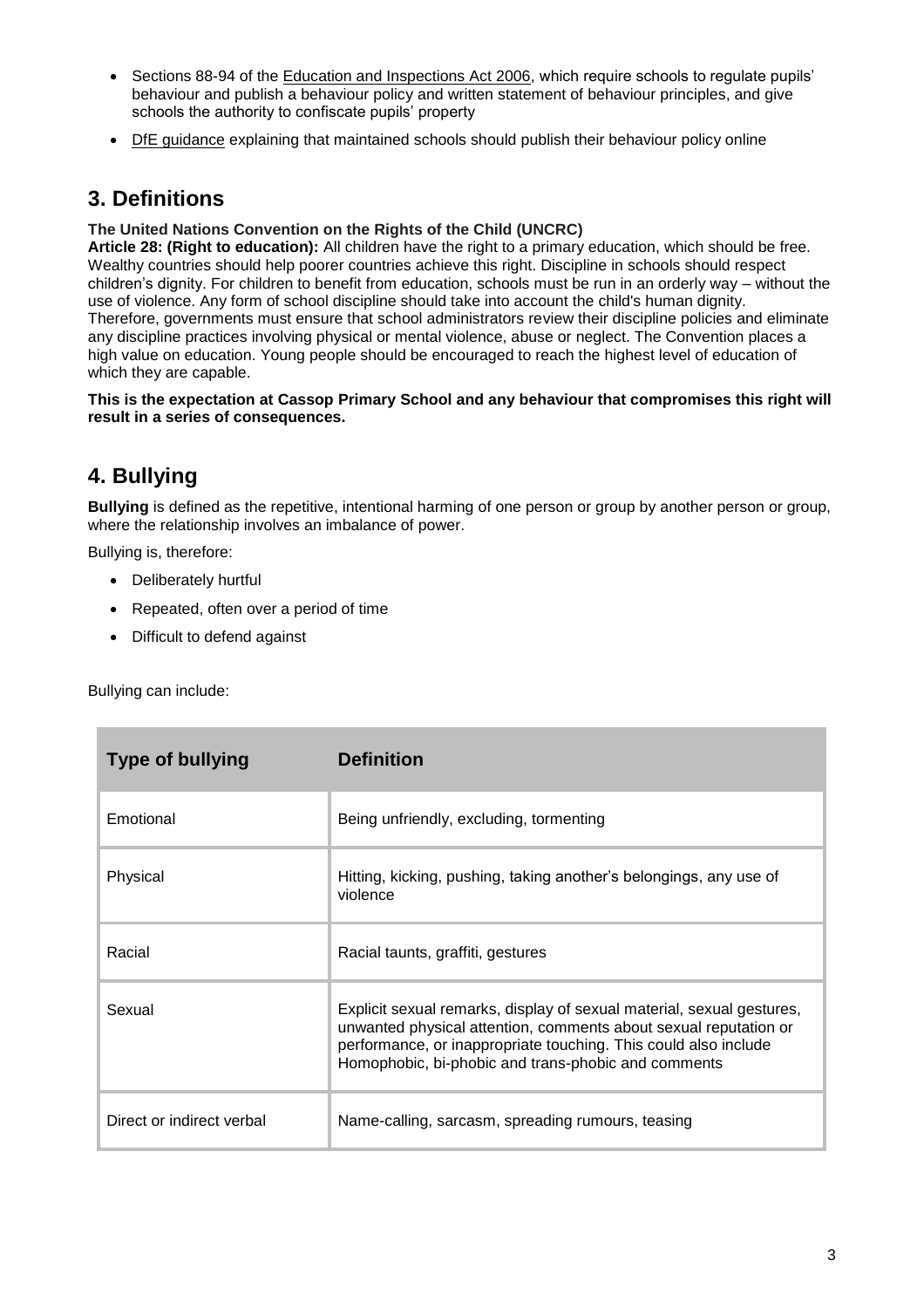Details of our school's approach to preventing and addressing bullying are set out in our anti-bullying strategy.

Bullying can be based on racist, sexist or disableist behaviour and also on a person's actual or assumed sexual orientation (homophobic or biphobic) or based on a person's actual or perceived gender identity (transphobic)

In light of Ofsted's report (Everyone's Invited) we have also added Appendix 2. Sexism and Sexual Behaviour as an appendix to our Behaviour Policy.

# **5. Roles and responsibilities**

#### **5.1 The governing board**

The Curriculum Committee is responsible for reviewing and approving the written statement of behaviour principles (appendix 1).

The Curriculum Committee will also review this behaviour policy in conjunction with the headteacher and monitor the policy's effectiveness, holding the headteacher to account for its implementation.

#### **5.2 The headteacher**

The headteacher is responsible for reviewing this behaviour policy in conjunction with the Curriculum Committee, giving due consideration to the school's statement of behaviour principles (appendix 1). The headteacher will also approve this policy.

The headteacher will ensure that the school environment encourages positive behaviour and that staff deal effectively with poor behaviour, and will monitor how staff implement this policy to ensure rewards and sanctions are applied consistently.

#### **5.3 Staff**

Staff are responsible for:

- Implementing the behaviour policy consistently
- Modelling positive behaviour
- Providing a personalised approach to the specific behavioural needs of particular pupils
- Recording behaviour incidents using CPOMS
- The senior leadership team will support staff in responding to behaviour incidents.

#### **5.4 Parents**

Parents are expected to:

- Support their child in adhering to the pupil code of conduct
- Inform the school of any changes in circumstances that may affect their child's behaviour
- Discuss any behavioural concerns with the class teacher promptly

## **6. Pupil code of conduct**

Pupils are expected to: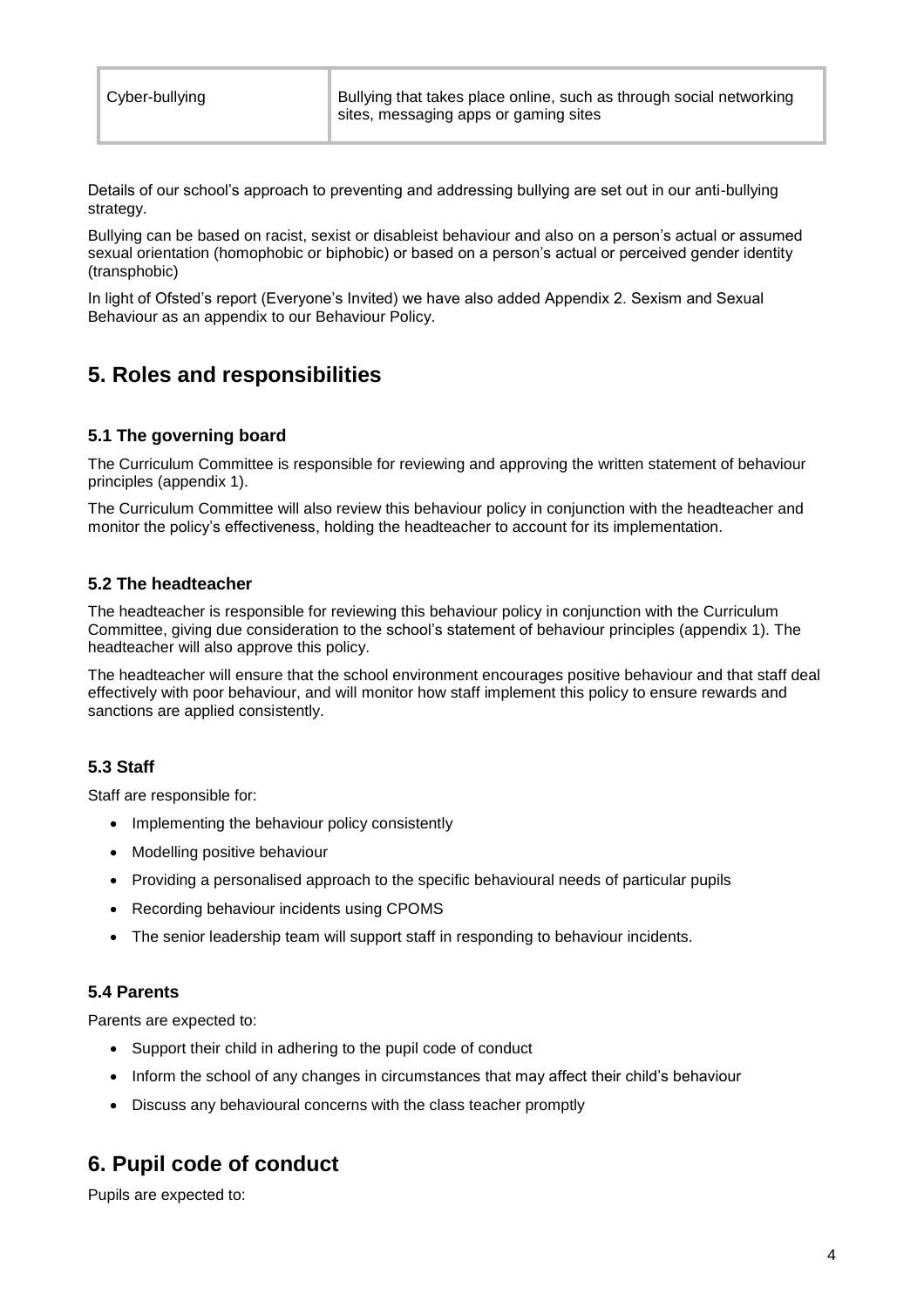- Behave in an orderly and self-controlled way
- Show respect to members of staff and each other
- In class, make it possible for all pupils to learn
- Move quietly around the school
- Treat the school buildings and school property with respect
- Wear the correct uniform at all times
- Accept sanctions when given
- Refrain from behaving in a way that brings the school into disrepute, including when outside school

## **7. Rewards and sanctions**

#### **7.1 List of rewards and sanctions**

Positive behaviour will be rewarded with:

- Praise
- House or dojo points
- Letters, phone calls, postcards home to parents
- Special responsibilities/privileges

The school may use one or more of the following sanctions in response to unacceptable behaviour:

- A verbal reprimand
- Sending the pupil out of the class
- Expecting work to be completed at home, or at break or lunchtime
- Referring the pupil to a senior member of staff
- Letters or phone calls home to parents
- Agreeing a behaviour contract
- Putting a pupil 'on report'
- Fixed term exclusion
- Permanent exclusion

We may use a separate room in school in response to serious or persistent breaches of this policy. Pupils may be sent to another room in school during lessons if they are disruptive, and they will be expected to complete the same work as they would in class.

#### **7.2 Off-site behaviour**

Sanctions may be applied where a pupil has misbehaved off-site when representing the school, such as on a school trip or on the bus on the way to or from school.

#### **7.3 Malicious allegations**

Where a pupil makes an accusation against a member of staff and that accusation is shown to have been malicious, the headteacher will discipline the pupil in accordance with this policy.

Please refer to our safeguarding policy for more information on responding to allegations of abuse.

The headteacher will also consider the pastoral needs of staff accused of misconduct.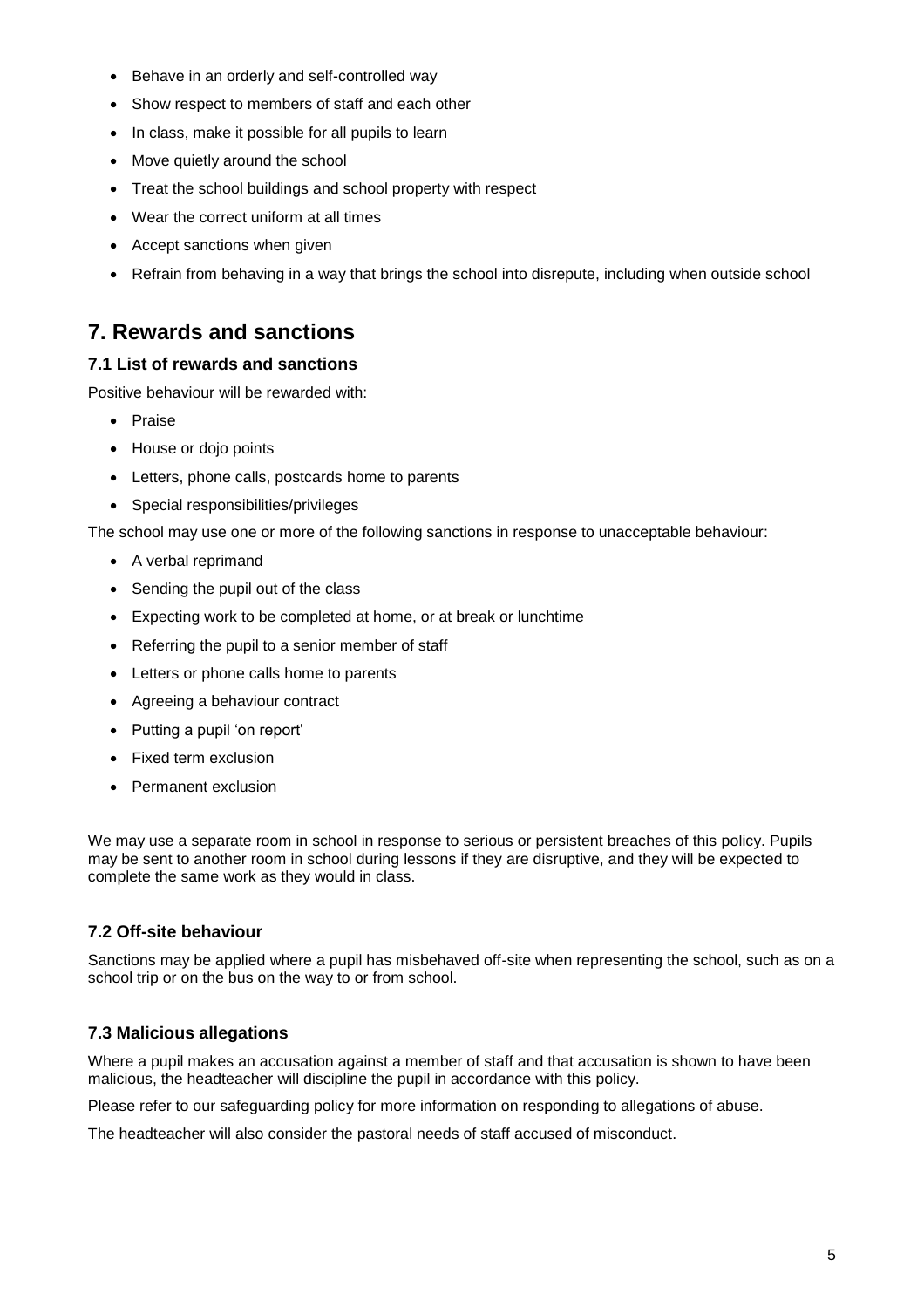## **8. Behaviour management**

#### **8.1 Classroom management**

Teaching and support staff are responsible for setting the tone and context for positive behaviour within the classroom.

They will:

- Create and maintain a stimulating environment that encourages pupils to be engaged
- Display the behaviour charter or their own classroom rules
- Develop a positive relationship with pupils, which may include:
	- o Greeting pupils in the morning/at the start of lessons
	- o Establishing clear routines
	- o Communicating expectations of behaviour in ways other than verbally
	- o Highlighting and promoting good behaviour
	- $\circ$  Concluding the day positively and starting the next day afresh
	- o Having a plan for dealing with low-level disruption
	- o Using positive reinforcement

#### **8.2 Physical restraint**

In some circumstances, staff may use reasonable force to restrain a pupil to prevent them:

- Causing disorder
- Hurting themselves or others
- Damaging property

Incidents of physical restraint must:

- **Always be used as a last resort**
- Be applied using the minimum amount of force and for the minimum amount of time possible
- Be used in a way that maintains the safety and dignity of all concerned
- Never be used as a form of punishment
- Be recorded and reported to parents (see appendix 3 for a behaviour log)

#### **8.3 Confiscation**

**Any prohibited items (listed in section 3) found in pupils' possession will be confiscated.** These items will not be returned to pupils.

We will also confiscate any item which is harmful or detrimental to school discipline. These items will be returned to pupils after discussion with senior leaders and parents, if appropriate.

Searching and screening pupils is conducted in line with the DfE's [latest guidance on searching, screening](https://www.gov.uk/government/publications/searching-screening-and-confiscation)  [and confiscation.](https://www.gov.uk/government/publications/searching-screening-and-confiscation)

#### **8.4 Pupil support**

The school recognises its legal duty under the Equality Act 2010 to prevent pupils with a protected characteristic from being at a disadvantage. Consequently, our approach to challenging behaviour may be differentiated to cater to the needs of the pupil.

The school's special educational needs co-ordinator will evaluate a pupil who exhibits challenging behaviour to determine whether they have any underlying needs that are not currently being met.

Where necessary, support and advice will also be sought from specialist teachers, an educational psychologist, medical practitioners and/or others, to identify or support specific needs.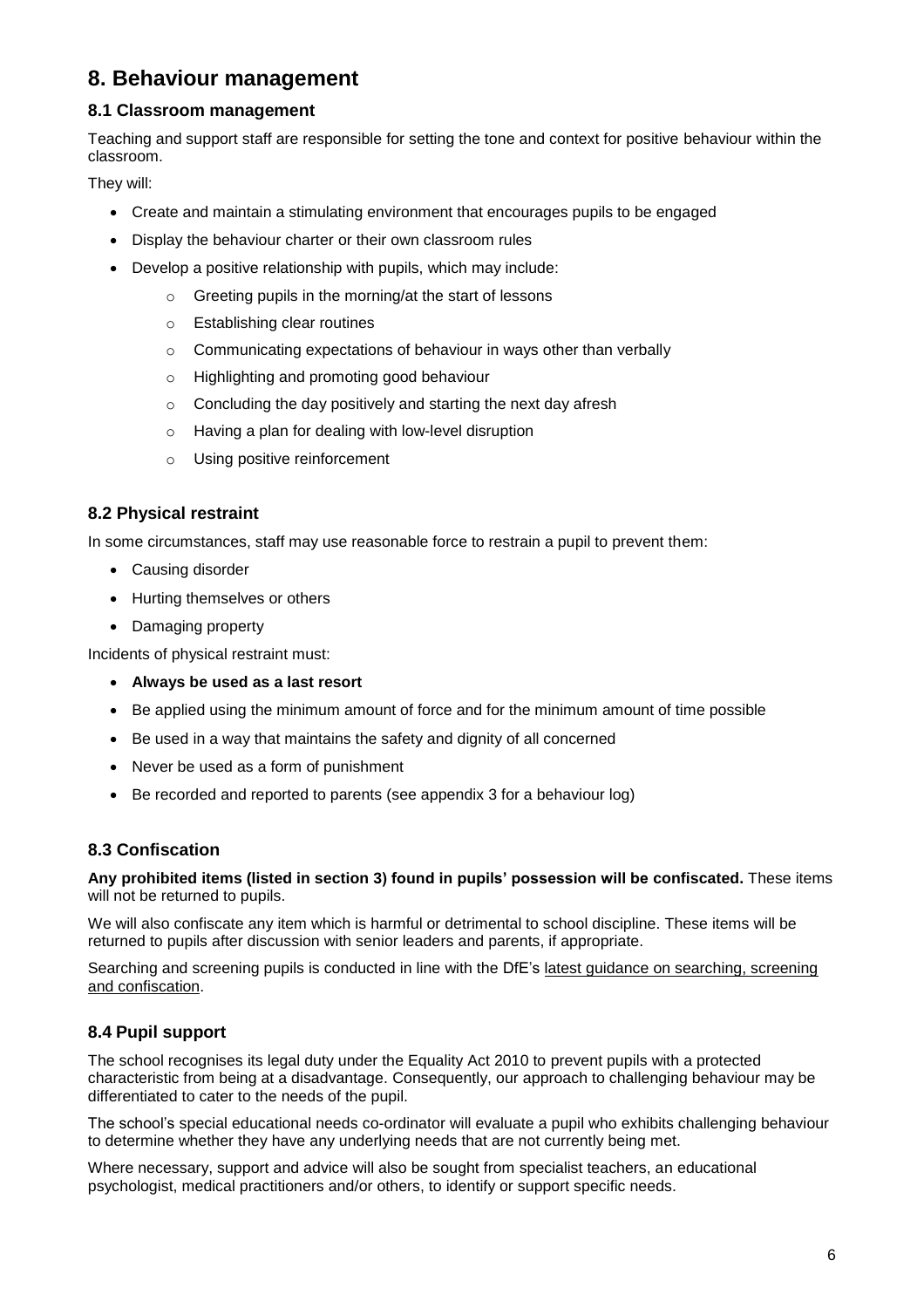When acute needs are identified in a pupil, we will liaise with external agencies and plan support programmes for that child. We will work with parents to create the plan and review it on a regular basis.

## **9. Pupil transition**

To ensure a smooth transition to the next year, pupils have transition sessions with their new teacher(s). In addition, staff members hold transition meetings.

To ensure behaviour is continually monitored and the right support is in place, information related to pupil behaviour issues may be transferred to relevant staff at the start of the term or year. Information on behaviour issues may also be shared with new settings for those pupils transferring to other schools.

## **10. Training**

Our staff are provided with training on managing behaviour, including proper use of restraint, as part of their induction process.

Behaviour management will also form part of continuing professional development.

## **11. Monitoring arrangements**

This behaviour policy will be reviewed by the Headteacher and Curriculum committee every 2 years. At each review, the policy will be approved by the headteacher.

The written statement of behaviour principles (appendix 1) will be reviewed and approved by the Curriculum Committee every 2 years.

## **12. Links with other policies**

This behaviour policy is linked to the following policies:

- Safeguarding policy
- SEN policy
- Anti-bullying policy

## **Appendix 1: written statement of behaviour principles**

- Every pupil understands they have the right to feel safe, valued and respected, and learn free from the disruption of others
- All pupils, staff and visitors are free from any form of discrimination
- Staff and volunteers set an excellent example to pupils at all times
- Rewards, sanctions and reasonable force are used consistently by staff, in line with the behaviour policy
- The behaviour policy is understood by pupils and staff
- Pupils are helped to take responsibility for their actions
- Families are involved in behaviour incidents to foster good relationships between the school and pupils' home life

The governing board also emphasises that violence or threatening behaviour will not be tolerated in any circumstances.

This written statement of behaviour principles is reviewed and approved by the Curriculum Committee every 2 years.